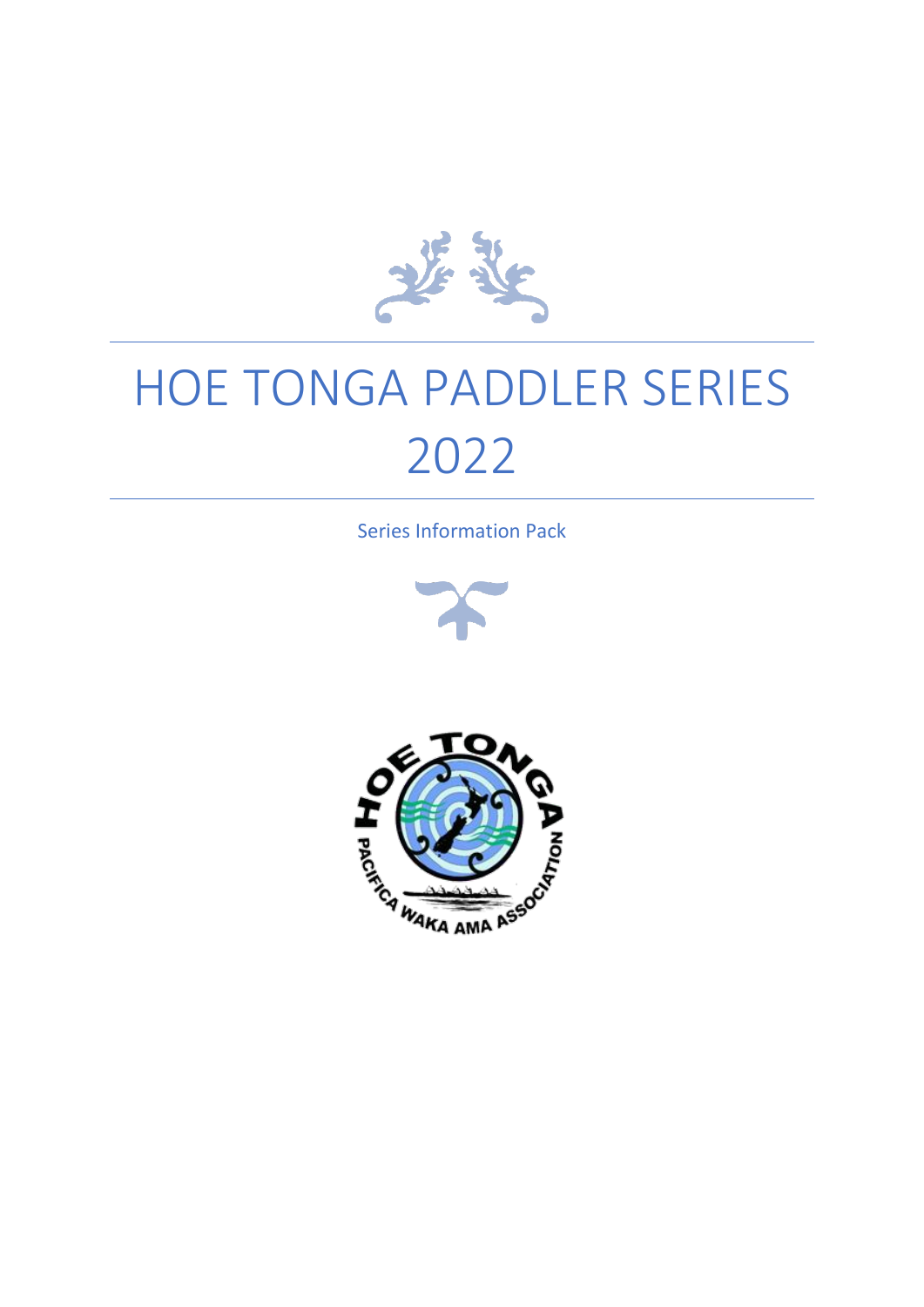#### Introduction

The Hoe Tonga Paddler Series is designed to attract new paddlers to our sport, and to enable paddlers and teams to race during the winter season in preparation of the upcoming Long Distance Nationals in Waitangi in October 2022. The Series is overseen by Hoe Tonga, but each individual race is hosted and organised by member clubs.

### Time and date

Please go to [www.hoetonga.co.nz](https://hoetonga.co.nz/2022/04/13/hoe-tonga-paddler-series-2022/) for information on the date and location of each race in the Series.

#### Distances and divisions

Races consist of a long course (15-18km) for senior teams, and a shorter course (7-9km). The latter is intended primarily for junior and novice (1st year paddling) teams. The short course event is long enough to be challenging and not so long as to be daunting.

- Senior teams (long course): men, women, mixed, U23 to M70
- Junior teams (short course only): men, women, mixed, J16 and J19
- Novice teams (short course only): can be made up of any combination of paddlers and age groups (eg 5 men and 1 woman, or 4 women and 2 men). They can also include up to three senior paddlers to make up numbers (eg steering).

Note that this Series is primarily focused at W6, albeit an additional race for W1 may be offered by clubs.

#### Entries

- \$30 per senior paddler (U23 to M70), including senior novice paddlers (1st year of paddling)
- \$20 per junior paddler (J16 and J19)

Senior paddlers are encouraged to assist novice teams (eg by steering) in the short course. There is no extra cost for senior paddlers also competing in the short course event.

Entries are to be done online only, by clubs. Clubs will be invoiced. This is the same system used for most events around New Zealand, including the Sprint and Long-Distance Nationals. Entries for each individual event will close on Saturday the week before the event. This is to ensure the club has time to get all details confirmed (eg safety boat numbers).

Late entries will not be accepted. The team roster (specifying which paddlers will compete in each team) has to be completed online by the day before the race (normally Friday, via the respective club).

There are no refunds once entries have closed. Clubs (and their teams) will be required to pay the full amount as per the entries received by the deadline.

You can find out who has entered a[t www.hoetonga.co.nz.](https://hoetonga.co.nz/2022/04/13/hoe-tonga-paddler-series-2022/)

Please note that all paddlers need to be registered and affiliated with a club and Waka Ama New Zealand.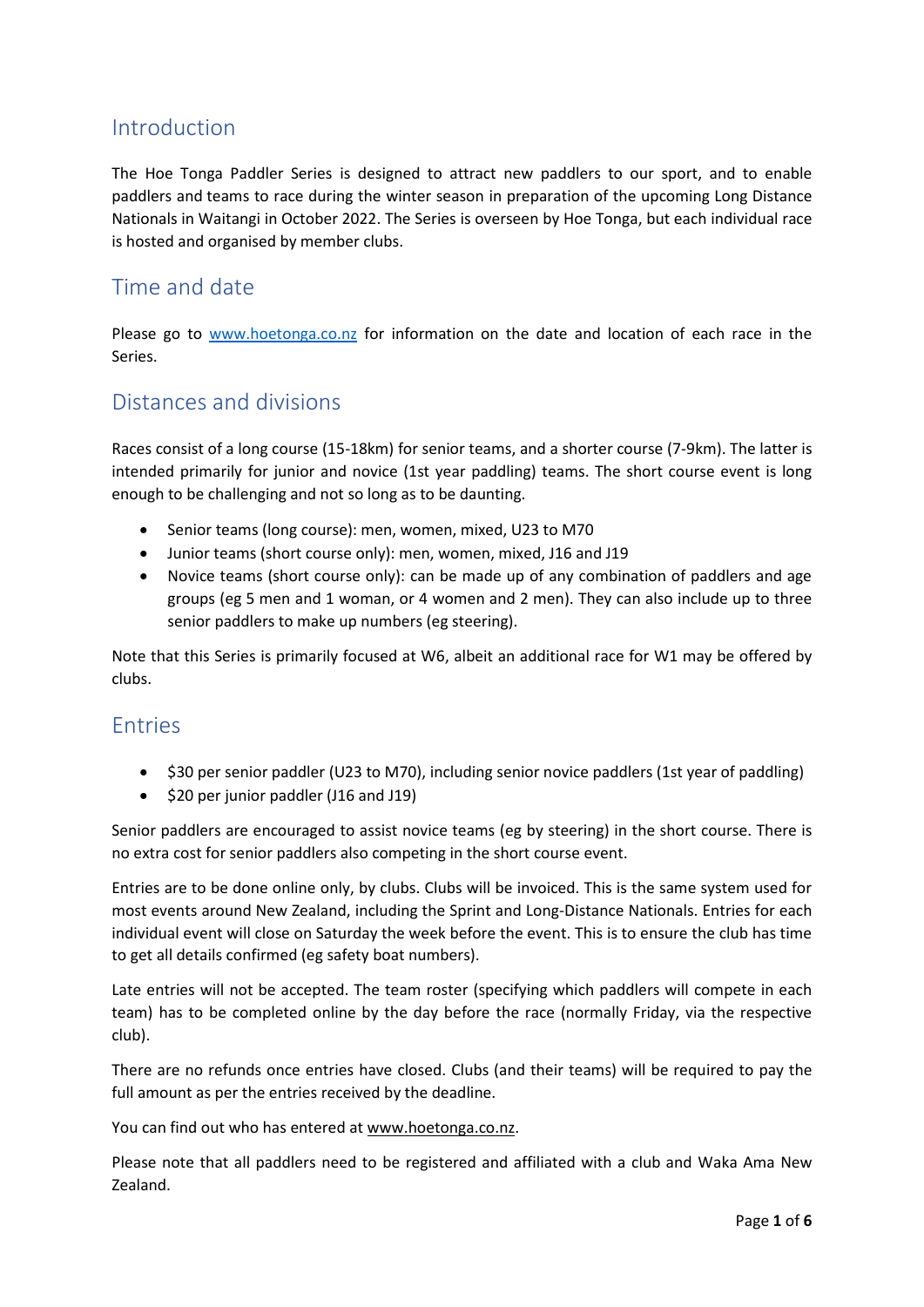## Typical event programme

| 7:00am  | Venue and team registration open                        |
|---------|---------------------------------------------------------|
| 8:00am  | Safety boat briefing                                    |
| 8:30am  | Karakia and briefing for race 1                         |
| 8:45am  | Start of short course (race 1), including W1 if offered |
| 10:30am | Briefing for race 2                                     |
| 10:45am | Start of long course (race 2)                           |
| 12:30pm | Pack up                                                 |

The programme shown here is guide only! The race programme for each event may differ to the below, and may not be confirmed until entries have been received. If there are changes to the default time frames, this will be notified in the race specific panui by the host club before each race, and posted on the Hoe Tonga website.

Where a club offers an additional W1 race, for experienced paddlers only, this may be run at the same time as the short course (albeit the start may be offset by 5min to avoid congestion).

## Rules and safety

- The series is open to teams from within and outside the Hoe Tonga region
- All teams must arrange for their own W6 (teams are encouraged to share equipment where possible) and safety gear
- As a Waka Ama New Zealand sanctioned event, the Waka Ama NZ Race Rules apply
- All paddlers must be affiliated to Waka Ama NZ through an affiliated club
- The minimum age for an event in this series (non-open ocean) is 11 years of age
- All juniors and novice paddlers must wear an appropriate PFD anytime they are on the water while associated with the event. Failure to do so will result in disqualification.
- Definition of a Novice team: a minimum of 3 paddlers who are in their first year of paddling, any combination of men and women and age groups.
- Teams may change the division they have entered once online entries have closed (you may wish to do this after seeing the numbers of entries in each division – please advise during sign-in on the day). However, teams cannot change their short course / long course entry (organisers need to know exactly how many teams are in each race for support boat reasons)
- All teams in the long course event are encouraged to wear a club uniform
- W6 must have a spray skirt, 6 lifejackets, tow-rope, flare or cell phone and 2 spare paddles.
- W1 must have all relevant safety gear, as per Waka Ama NZ race rules
- All canoes will have to pass a safety check before racing
- Competitors should dress appropriately for the conditions
- All steerers and team captains must attend the race briefing
- A waiver form must be signed by all teams/paddlers at sign-in on the day.
- Should teams require assistance during the race, a paddler must hold their paddle up vertically or raise their hand so that an official rescue boat or any passing team can render assistance.
- The Race Director (appointed by the club hosting the event) and his/her officials have absolute control of the event.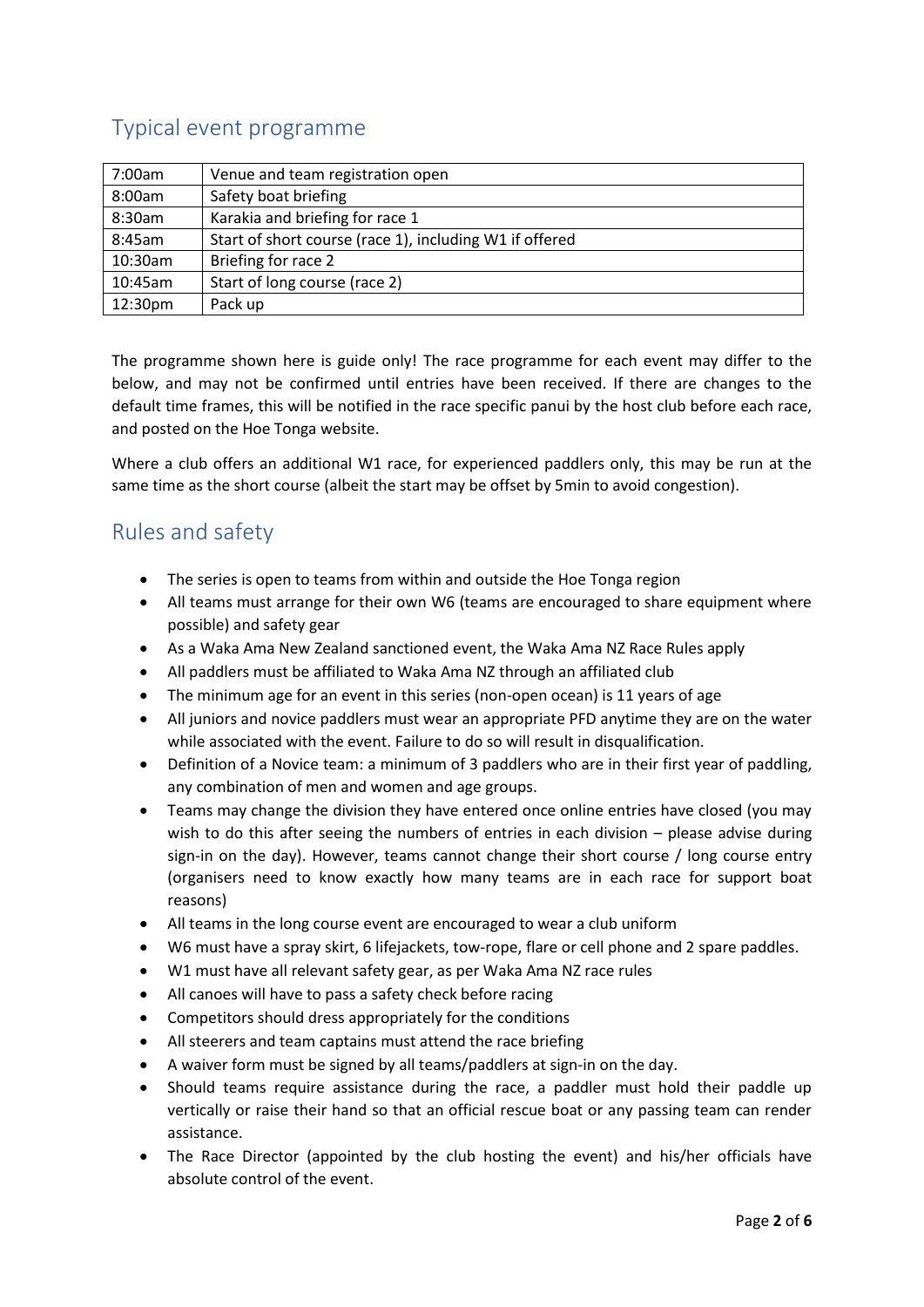• All safety boats should have one driver and one support person.

#### Prizes and points

All participants will also go in the draw for spot prizes, including a brand-new Tai Broadbill paddle.

Points will be tallied from each race and trophies will be awarded for series winners. Note that the series winners are determined only by the number of points they accumulate, NOT by often they win in their division. A team could win in their division every time they compete, yet may not become the series winner in their category.

Teams get points, not the paddlers in the teams. You may change paddlers provided that the team name remains the same (some restrictions apply, see below).

Teams must compete in more than half of the races they attend in a particular category in order for that team to be eligible for the series trophy in that category.

Example 1: A team competes in the Master men division in race 1, and in the Open Mix division in the other races. That team will be eligible for winning the "Senior" category trophy even though they have swapped between divisions. This is acceptable because it is not always feasible to maintain the same people for every race.

Example 2: A team competes in the Junior division in race 1 (eg six Junior 19 paddlers), in the Open Men division in race 2 (five junior paddlers and one senior paddler), and in the Novice division in races 3 and 4 (three junior paddlers and three "novice" junior paddlers). This team won't be eligible for winning any of the category trophies because they have not raced more than half of their four races in a particular category.

#### Points system

#### *3 or fewer teams*

| _ _ . _ _ _ _ |          |  |  |
|---------------|----------|--|--|
| 1st           | 6 Points |  |  |
| 2nd           | 4 Points |  |  |
| 3rd           | 2 Points |  |  |

*4 or more teams*

| 1st               | 12 Points |
|-------------------|-----------|
| 2nd               | 10 Points |
| 3rd               | 8 Points  |
| 4th               | 6 Points  |
| 5th               | 4 Points  |
| 6th               | 2 Points  |
| Any other placing | 1 Point   |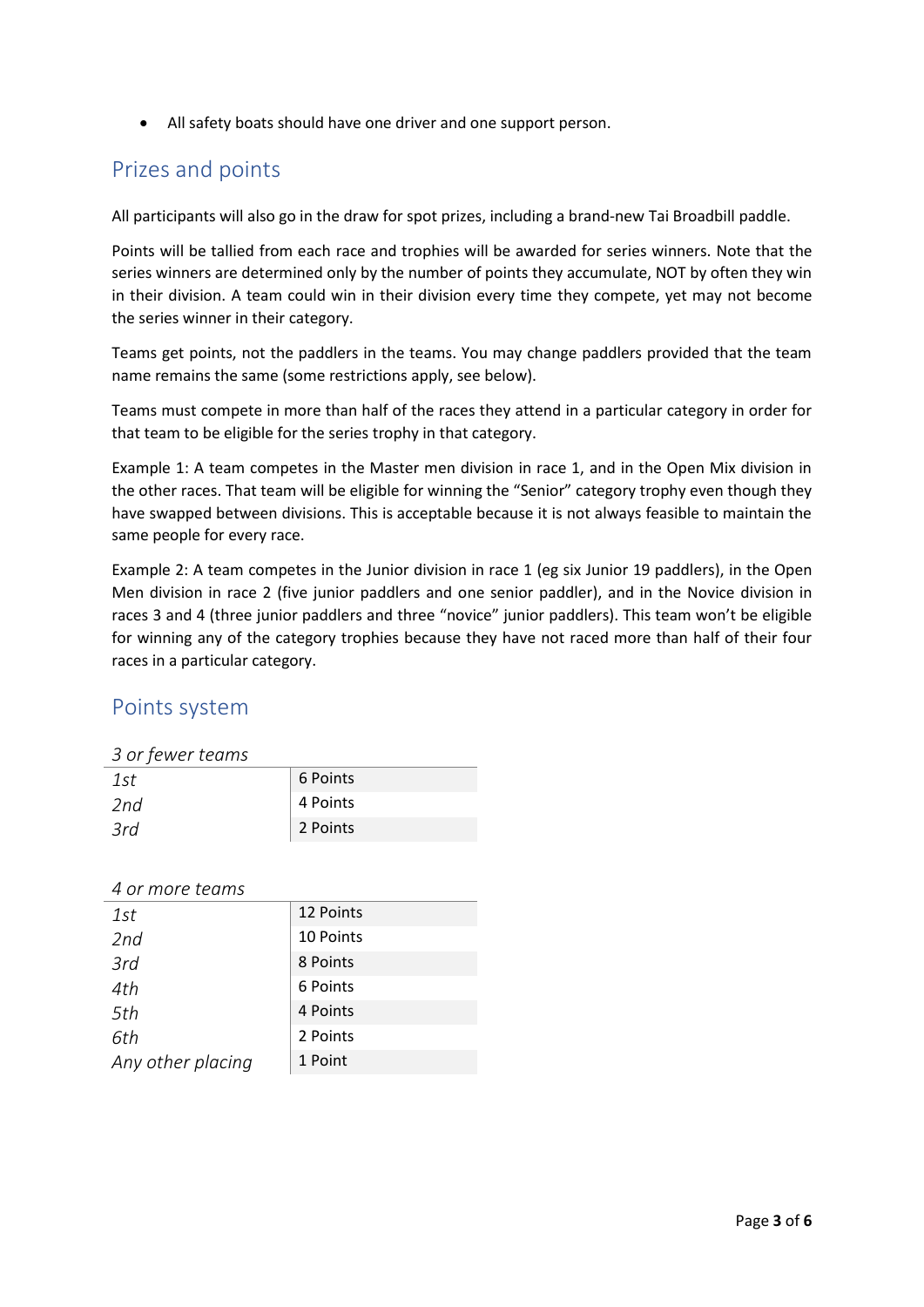### Waiver - Teams and Paddlers

Event: \_\_\_\_\_\_\_\_\_\_\_\_\_\_\_\_\_\_\_

| Club: |  |
|-------|--|
|       |  |

Team name: \_\_\_\_\_\_\_\_\_\_\_\_\_\_\_\_\_\_\_\_

I declare that:

- 1. My accepted entry will not be transferred to another entrant.
- 2. In the event of any "act of God" conditions causing a cancellation of the event, my total entry fee is not transferable or refundable.
- 3. I acknowledge that there are risks involved with Waka Ama and fully realise the dangers of participating in an event such as this and fully assume the risks associated with such participation and my wellbeing during the event.
- 4. I understand and agree that situations may arise during the event, which may be beyond the immediate control of officials or organisers, and I must continually participate in a manner that does not endanger either myself or others.
- 5. Neither the organisers, the sponsors nor other parties associated with the event shall have any responsibility, financial or otherwise, for any risk incident that might arise, whether or not by negligence, from any direct or indirect loss, injury or death that might be sustained by me or any other party directly or indirectly associated with me, from my intended or actual participation in the event or its related activities.
- 6. I authorise my name, voice, picture and information on this entry form to be used without payment to me in any broadcast, telecast, promotion, advertising, or any other way pursuant to the Privacy Act 1993.
- 7. I agree to comply with the rules, regulations and event instructions of the event.
- 8. I consent to receiving medical treatment which may be advisable in the event of illness or injuries suffered during the event.
- 9. I confirm that I can swim 50 Metres/OR if I cannot swim 50 Metres I will wear a PFD during the race

| <b>DATE</b> | <b>PADDLERS</b><br><b>NAME</b> | <b>FULL</b> | <b>SIGNED</b> | PARENT/GUARDIAN<br><b>SIGN (IF UNDER 18)</b> | <b>MEDICAL</b><br><b>CONDITIONS</b> | <b>DATE</b><br><b>BIRTH</b> | <b>OF</b> |
|-------------|--------------------------------|-------------|---------------|----------------------------------------------|-------------------------------------|-----------------------------|-----------|
|             |                                |             |               |                                              |                                     |                             |           |
|             |                                |             |               |                                              |                                     |                             |           |
|             |                                |             |               |                                              |                                     |                             |           |
|             |                                |             |               |                                              |                                     |                             |           |
|             |                                |             |               |                                              |                                     |                             |           |
|             |                                |             |               |                                              |                                     |                             |           |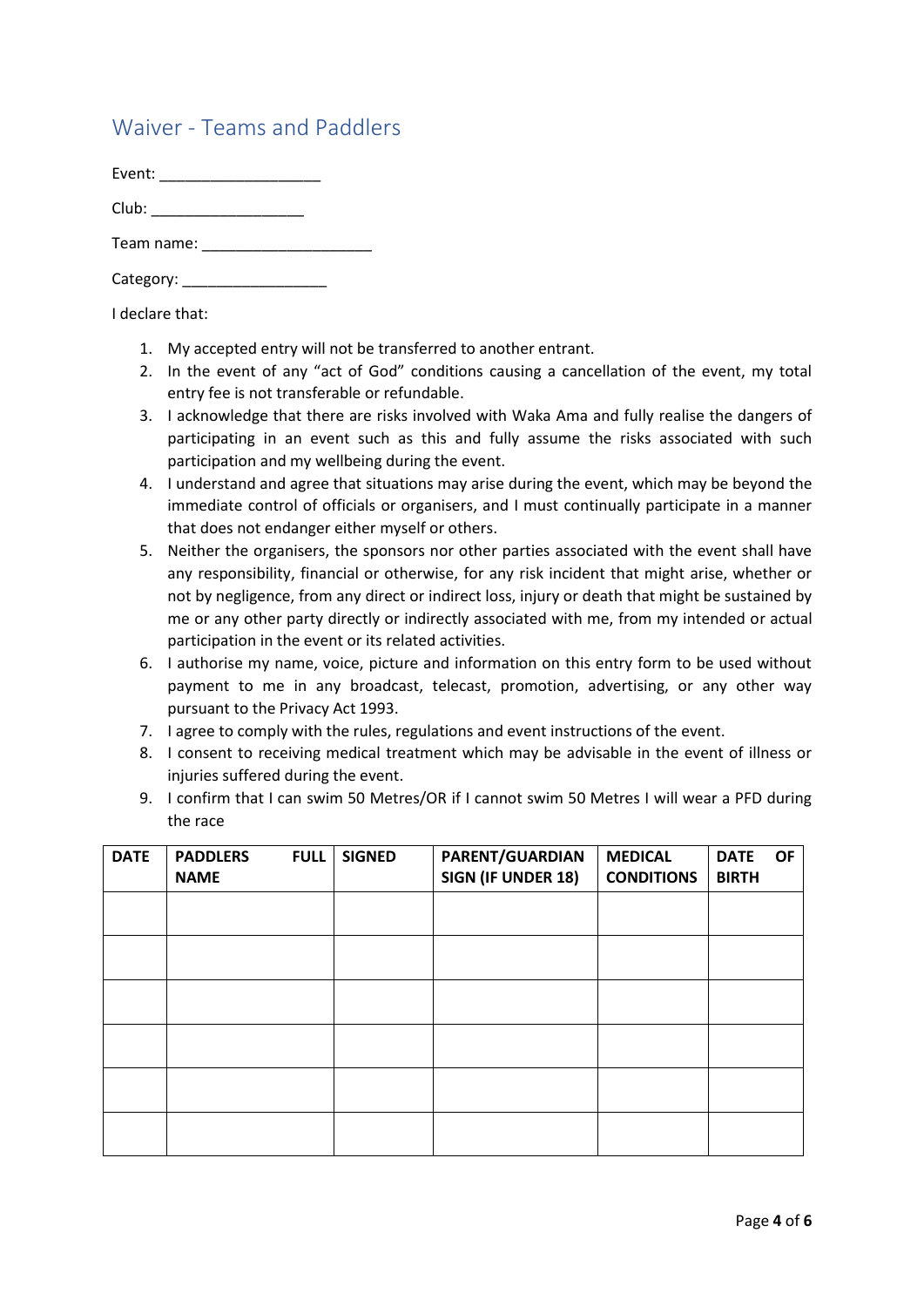# Safety check form W6

Team name: \_\_\_\_\_\_\_\_\_\_\_\_\_\_\_\_\_\_

Canoe number: \_\_\_\_\_\_\_\_\_\_\_\_\_\_\_\_\_\_\_\_\_

| <b>Items</b>                                                             | Comment                                                                              | Tick if ok |
|--------------------------------------------------------------------------|--------------------------------------------------------------------------------------|------------|
| Canoe condition                                                          | Must be in at least 'good' condition, no visible<br>damage, bungs ok, rigging secure |            |
| 2x bailers                                                               | Please check: no automatic pumps permitted,<br>but manual hand or foot pumps ok.     |            |
| 1x lifejacket per paddler                                                | Belt bags are acceptable, check visual condition<br>is good                          |            |
| 2x spare paddles                                                         |                                                                                      |            |
| Skirts fully fitted                                                      | Must be in at least good condition, fitting<br>watertight                            |            |
| EITHER/OR: 1x flare, VHF radio, cell<br>phone or personal locator beacon |                                                                                      |            |
| $1x$ tow rope (20m)                                                      | rope secured to canoe                                                                |            |
| Safety Check tag on kiato                                                |                                                                                      |            |

**NAME OF OFFICIAL**

**SIGNATURE OF OFFICIAL**